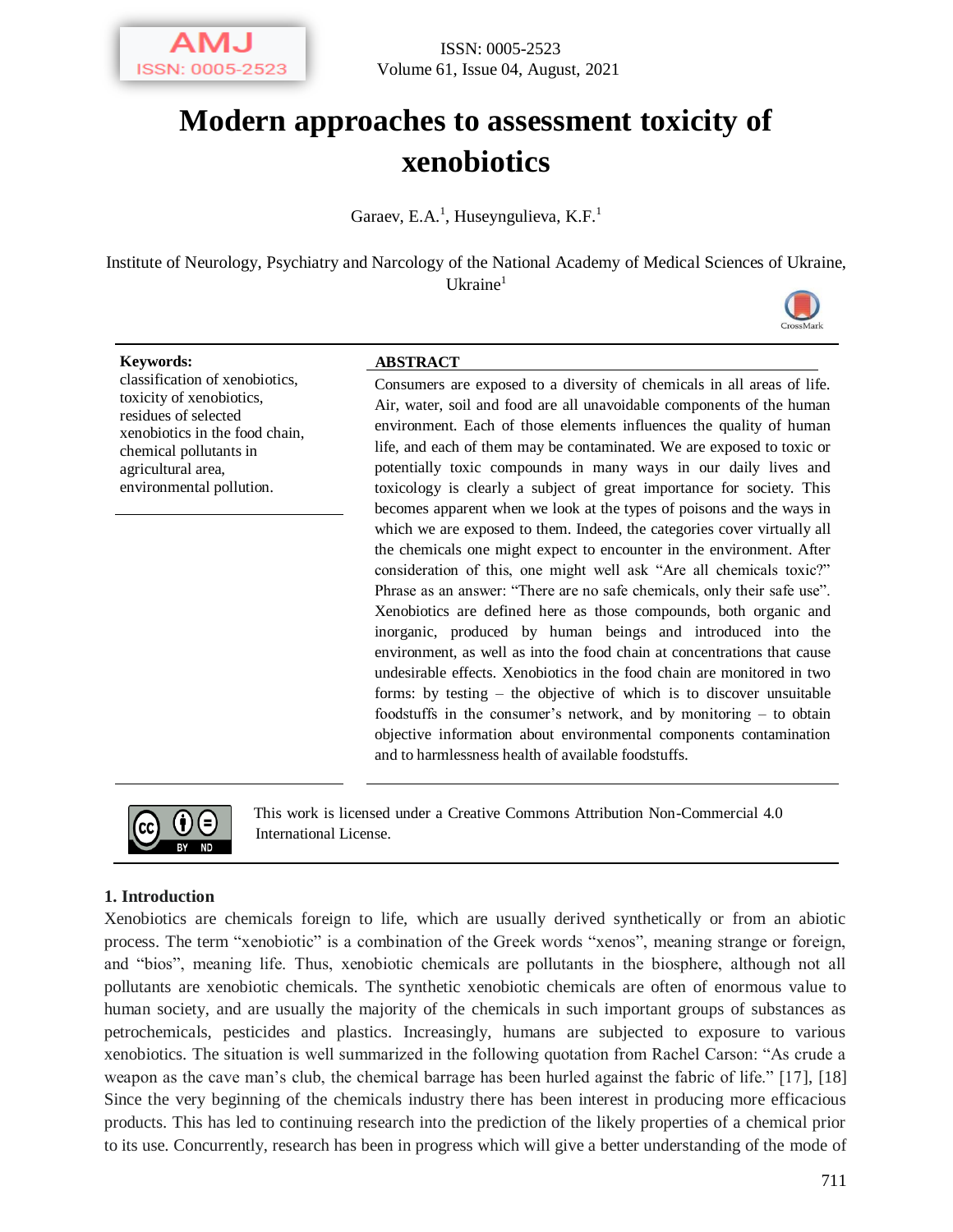action of chemicals. One of the most important properties of a chemical, in situations involving a biological effect or application, is how well it is absorbed or bioaccumulated. Bioaccumulation usually means the accumulation of chemical in an organism to a higher concentration than is present in an external source [4]. When a foreign organism or the macromolecule enters the body, our immune system may produce antibodies that interact with and destroy it. However, some xenobiotics do not trigger an antibody response. Instead, the body's numerous enzymes metabolize such foreign molecules and toxins to less reactive watersoluble metabolites that can be readily excreted [25].

# **2. Conclusion**

It is evident that no single classification is applicable to the entire spectrum of toxic agents and that a combination of classification systems, or a classification based on other factors, may be needed to provide the best rating system for the special purpose. Nevertheless, the classification system that takes into consideration both the chemical and biological properties of an agent and the exposure characteristics are most likely to be used for legislative or control purposes and toxicology in general.

# **3. References**

[1] Altuğ T: Introduction to Toxicology and Food. CRC Press LLC, Boca Raton (Florida) 2003.

[2] Belitz HD, Grosch W, Schieberle P: Food Chemistry. Springer, Berlin 2009.

[3] Casarett LJ, Klaassen CD, Doull J: Casarett and Doull's Toxicology: The Basic Science of Toxicology, 7th ed. McGraw-Hill Professional, New York 2008.

[4] Conell DW: Bioaccumulation of Xenobiotic Compounds. CRC Press Inc., Boca Raton (Florida) 1990.

[5] Council Regulation (EC) No. 440/2008 of 30 May 2008 laying down test methods pursuant to Regulation (EC) No. 1907/2006 of the European Parliament and of the Council on the Registration, Evaluation, Authorisation and Restriction of Chemicals (REACH). Available from: http://eurlex.europa.eu/JOHtml.do?uri=OJ%3AL%3A2008%3A142%3 ASOM%3AEN%3AHTML

[6] Desphande SS: Handbook of Food Toxicology. CRC Press, New York 2002.

[7] Diechmann WB, Henschler D, Holmstead B, Geil K: What is there what is not poison? A study of the Third defence by Paracelsus. Arch Toxicol 1986, 58, 207–213.

[8] Eaton DL, Gilbert SG: Principles of Toxicology. In: Casarett LJ, Klaassen CD, Doull J: Casarett and Doull's Toxicology: The Basic Science of Poisons, 7th edition. McGraw-Hill Professional, New York 2008.

[9] European Chemical Agency (ECHA): Practical guide 10: How to avoid unnecessary testing on animals. Helsinki 2010. Available from: http://echa.europa.eu/doc/publications/practical\_guides/pg\_10\_avoid\_ animal\_testing\_en.pdf

[10] European Chemical Bureau, Institute for Health and Consumer Protection – European Commission, Joint Research Centre: Technical Guidance Document on Risk Assessment in support of Commission Directive 93/67/EEC on Risk Assessment for new notified substances, Commission Regulation (EC) No. 1488/94 on Risk Assessment for existing substances, Directive 98/8/EC of the European Parliament and of the Council concerning the placing of biocidal products on the market. Brussels 2003. Available from: